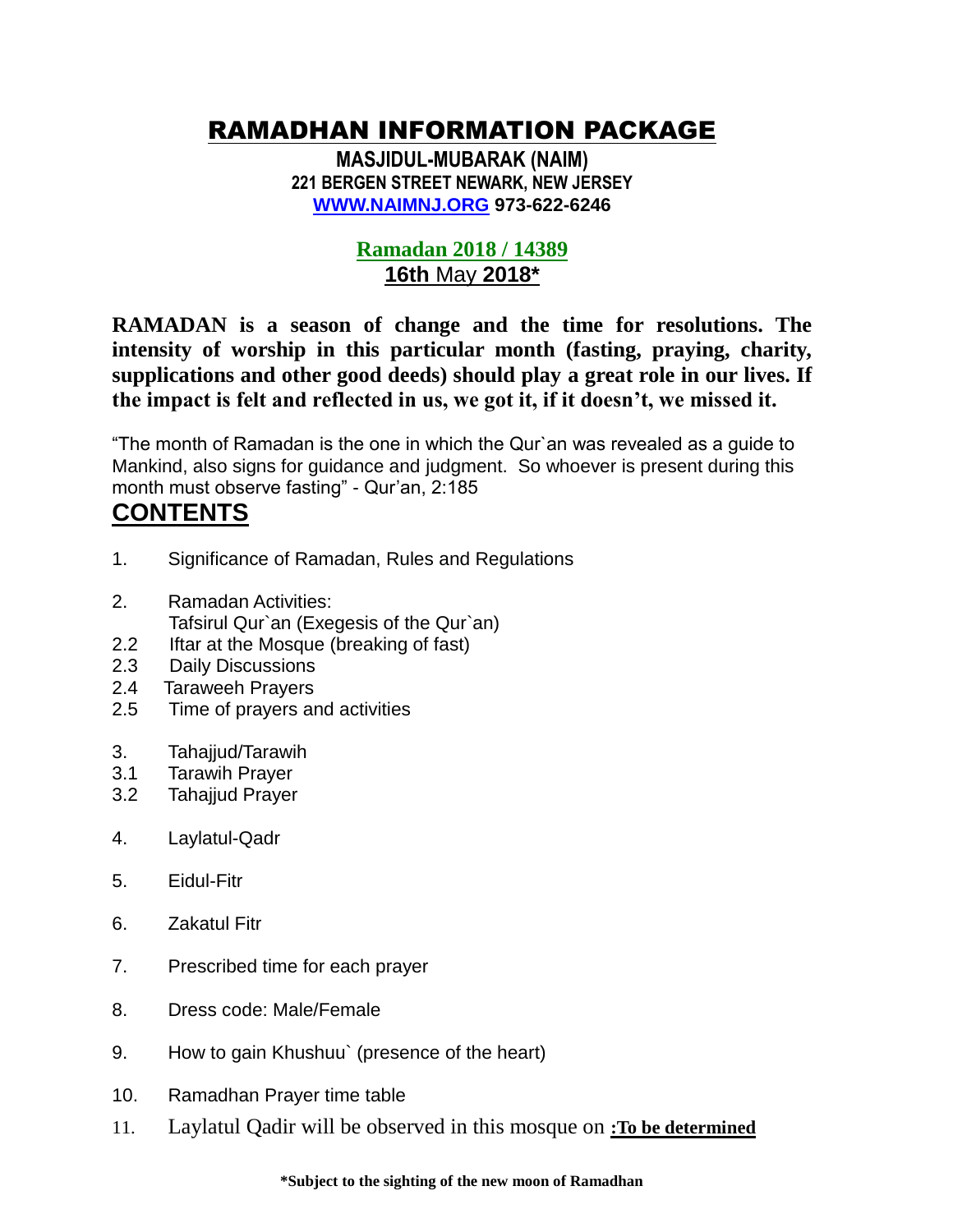#### **221 Bergen Street, Newark, NJ 07103**

## **Ramadan 2018 / 1439 Prayer Times Schedule**

#### **Prayer for breaking fast:**

"O Allah! I fasted for You and I believe in You and I break my fast with Your sustenance

**Tafseer: every Saturday & Sunday at 6:00pm**

*Break your fast in the Mosque everyday*

Ramadan 1439 AH (16 May 2018 - 15 June 2018)

| <b>DATE</b>            | TIME OF SALATUL-ISHAI |
|------------------------|-----------------------|
| <b>MAY 16 - MAY 21</b> | $9:45 \text{ PM}$     |
| $MAY 22 - MAY 26$      | $9:50 \text{ PM}$     |
| MAY 27 – JUNE 6        | $10:02 \text{ PM}$    |
| JUNE $7 -$ JUNE 15     | $10:10 \text{ PM}$    |

**NOTE:** *The above Isha Prayer schedule is strictly for the Masjid, based on the average daily Isha time from our website: [www.nainnj.org](http://www.nainnj.org/) in collaboration with www.islamicfinder.org*

## 1. **Significance of Ramadan, Rules and Regulations**

#### **1.1 Ramadan the Month of Blessings**

"*The month of Ramadan; in it was sent down the Qur`an, a guidance to mankind and a selfevident proof of that guidance and the standard for distinguishing between right and wrong . Whosoever of you witnesses the month should fast it...)* Quran 2:185.

Ramadan, the month of fasting, is observed by Muslims all over the world with great reverence. In this month the revelation of the Qur`an began and it was revealed to mankind through Prophet Muhammad (SAW). The Qur`an is the scripture for all people from the time of the prophet to the end of time. It is established from the Hadith that during the successive Ramadan's, the Angel Jibril used to visit the prophet (SAW) who would recite to the archangel all the chapters and verses of the Qur`an revealed to him thus far. In the year in which the prophet (SAW) died, the Angel made him recite the Qur`an over twice. The prophet (SAW) said: "*one who learns and teaches the Qur`an is the best amongst you*"

## **1.2 Fasting**

Fasting is the fourth pillar of Islam. It is obligatory on every adult sane, healthy Muslim who is not on a journey. The prophet (SAW) said: "*whoever fast with faith and with the expectation of reward from Allah will be forgiven all his past sins, so that he becomes as pure as he was on the day he or she was born"*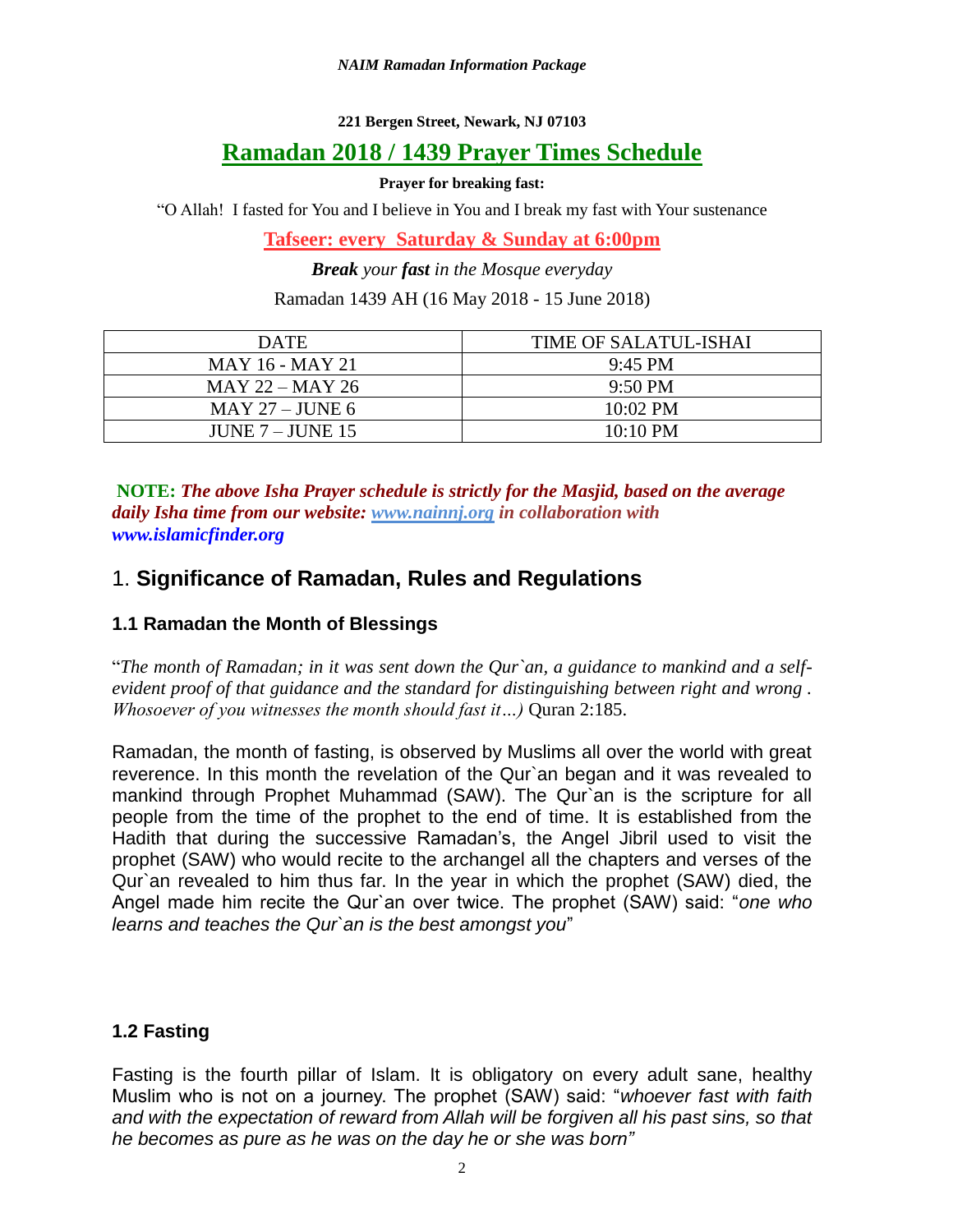Fasting is observed from dawn to sunset. During this period, those fasting are not allowed to eat or drink or have sexual pleasure. The prophet (SAW) said that if anyone performs a virtuous deed voluntarily in the month of Ramadan he/she is granted multiple rewards.

Ramadan is a month of patience and perseverance; the reward of patience and perseverance is nothing but paradise, so said the prophet (SAW).

The month of Ramadan is divided into three units of ten days each. The first ten days is the period of seeking Mercy. The second ten days is the period of seeking forgiveness whilst the last ten days is the period of seeking Salvation from Hell Fire.

### **1.3 Types of Fasting**

- Fast kept during the month of Ramadan. This **FARD** (obligatory).
- Fast kept to make up for a previous obligatory fast missed for a genuine reason. This is called **Sawm Qa'daa**.
- Fast kept in fulfillment of a pledge for something granted by Allah in answer to a prayer. This is called **Nadhir** (Vow).
- **Mustahabb** (Recommended fast) :

(a) 'Aashooraa (the 10<sup>th</sup> day of Muharram), along with the ninth or the eleventh day of Muharram.

- (b) The fast of the day of 'Arafah (the ninth of Dhul-Hijjah).
- $(c)$  The 13<sup>th</sup>, 14th, and 15<sup>th</sup>, or any three days of every lunar month.
- $(d)$  Any six days in Shawwaal (the 10<sup>th</sup> lunar month).
- (e) Mondays of Any/every week on the year.
- $(f)$  The month of Sha'baan (the  $8<sup>th</sup>$  Launar month).
- (g) The fast of prophet Dawood (David), i.e. fasting every other day.

#### • **Sawm Kaffarah**.

Fast kept to expiate for some particular kind of sins. This is called kaffarah. A person who breaks an oath must also keep such fast of **Kaffarah** (unless the vow itself involved something unlawful, then no expiation is required).

• **Supererogatory fasts**. A person may keep as many fast as he/she can on days recommended by the prophet (SAW), e.g. Mondays and Thursdays.

#### • **Makrooh (undesirable Fast)**

- (a) Wisaal (Continuos fasting without Suhoor or Iftar).
- (b) Fasting on the tenth of Muharram without fasting on the ninth or the eleventh.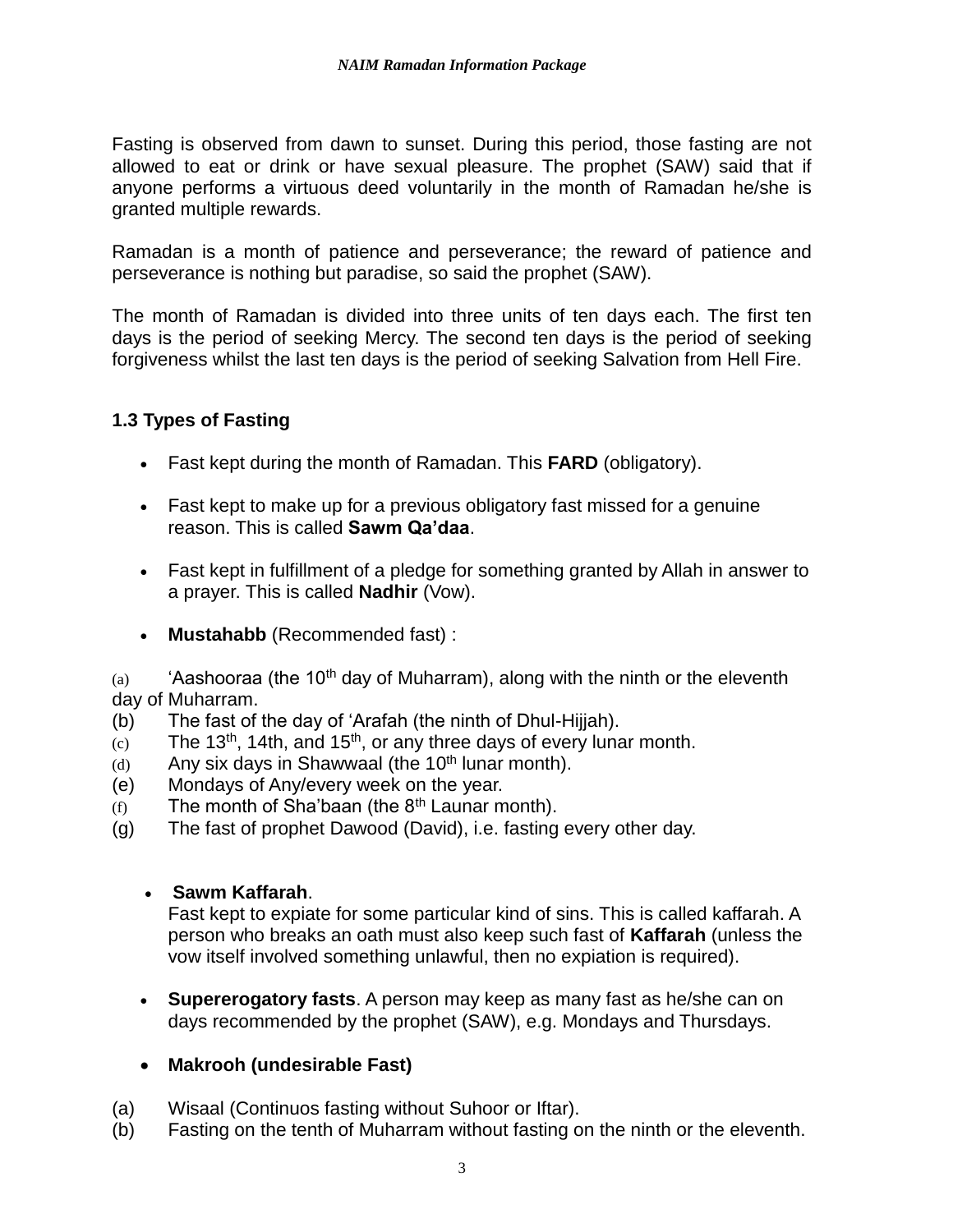- (c) A woman's fast without her husband 's permission (if is not an obligatory fast).
- (d) Fasting everyday continuously.
- (e) Fasting on a Saturday by itself.

#### • **Mubah (Allowable Fast)**

For example, fast for health reasons. However, deeds are judged according to one's intentions. One will get health benefits from fasts done to please Allah, but one would not get reward from Allah if the motive for one's fasting is to be healthy or lose weight.

### • **Muharram (Forbidden Fasts)**

(a) Fasting on Jumu'ah (Friday) without fasting on Thursday or Saturday.

(b) Fasting on the day of 'Id.

(c) Fasting on the day of Tashreeq (the eleventh, twelfth and thirteenth of Thul-Hijjah ).

## **1.4 Niyyah (Intention) For Fasting:**

Whoever wants to observe the fast should have the intention of doing so in their heart:

"*I resolve to keep fast today as my duty to do it in the month of Ramadan*"

Again no specific words nor a specific language is required. When the fast has ended after sunset, the following prayer is said:

 "*Allahummah innee Laka Sumtu Wabika Aamantu Wa 'Alayka Tawakkaltu Wa 'Alaa Rizqika Aftartu; Fataqabbalhu minnee*"

Meaning:

 " O Allah! I have fasted for You, I believe firmly in You, I rely upon You and I have broken my fast with Your provision; so accept it from me" Or:

"Dhahabaz-zam`u wab-tallatil-'urooqu wa thabatal-ajru inshaa`Allah "

Meaning: "The thirst has gone, the arteries are moist, and the reward set, Allah willing"

## **1.5 Things to Note In Relation To Fasting**

- To have an intention of observing the fast before dawn. (There are no specific words to say; the place of intention is in the heart).
- To eat food before dawn (Sahur), though missing it does not affect the validity of the Fast.
- To break the fast immediately after sunset.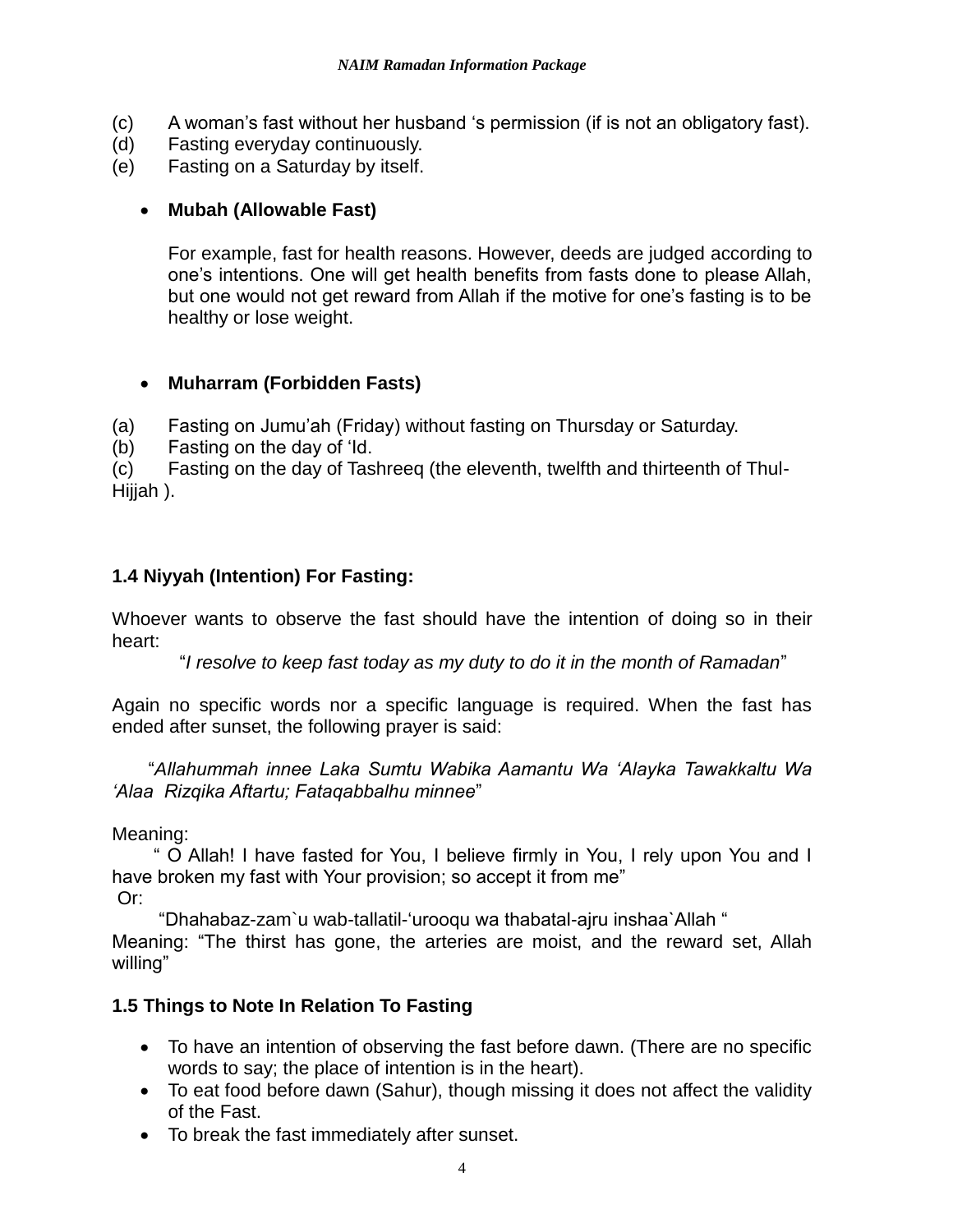- To regularly perform one's prayers (salat), and seek Allah 's (SWA) blessings while fasting and at the time of breaking the fast.
- To refrain from acts of sexual intercourse, eating and drinking-from dawn until sunset.
- To refrain from doing evil (at all times).
- To recite the Holy Qur`an
- To be much more generous than ever.
- Refrain from loose talk and backbiting (for if you didn't you will lose your rewards)

## **1.6 The Following Things Do Not Break Fast:**

- To eat or drink something inadvertently, that is forgetting that one is fasting. However, the person should continue fasting as soon as he/she realizes it.
- A wet dream during the day while fasting.
- Vaccination or Injection (if medically required).
- Having shower or oiling one's hair during the day while fasting.
- Use of perfume (by men).
- Cleaning the teeth with a tasteless chewing-stick (miswak), or tooth brush without the tooth paste.
- Eating food prepared by others (as long as the food is halal).
- Kissing one's wife while fasting does not break the fast, as long as moderation is observed.
- Donating blood or unintentional vomiting does not break the fast.
- For someone to rinse out the mouth or to taste food or drink, which is being prepared, spitting it all back without swallowing any of the food or drink is also permissible. Caution should however be exercised.
- Swallowing one's saliva does not break the fast.

## **1.7 Kaffarah – Expiation for Broken Fasts**

If someone deliberately breaks his fast by engaging in sexual intercourse, eating or drinking, then he must expiate for this heinous sin. Expiation involves fasting for sixty consecutive days (after Ramadan) for each broken fast, or if incapable of doing that, then feeding sixty poor people, or freeing a believing slave.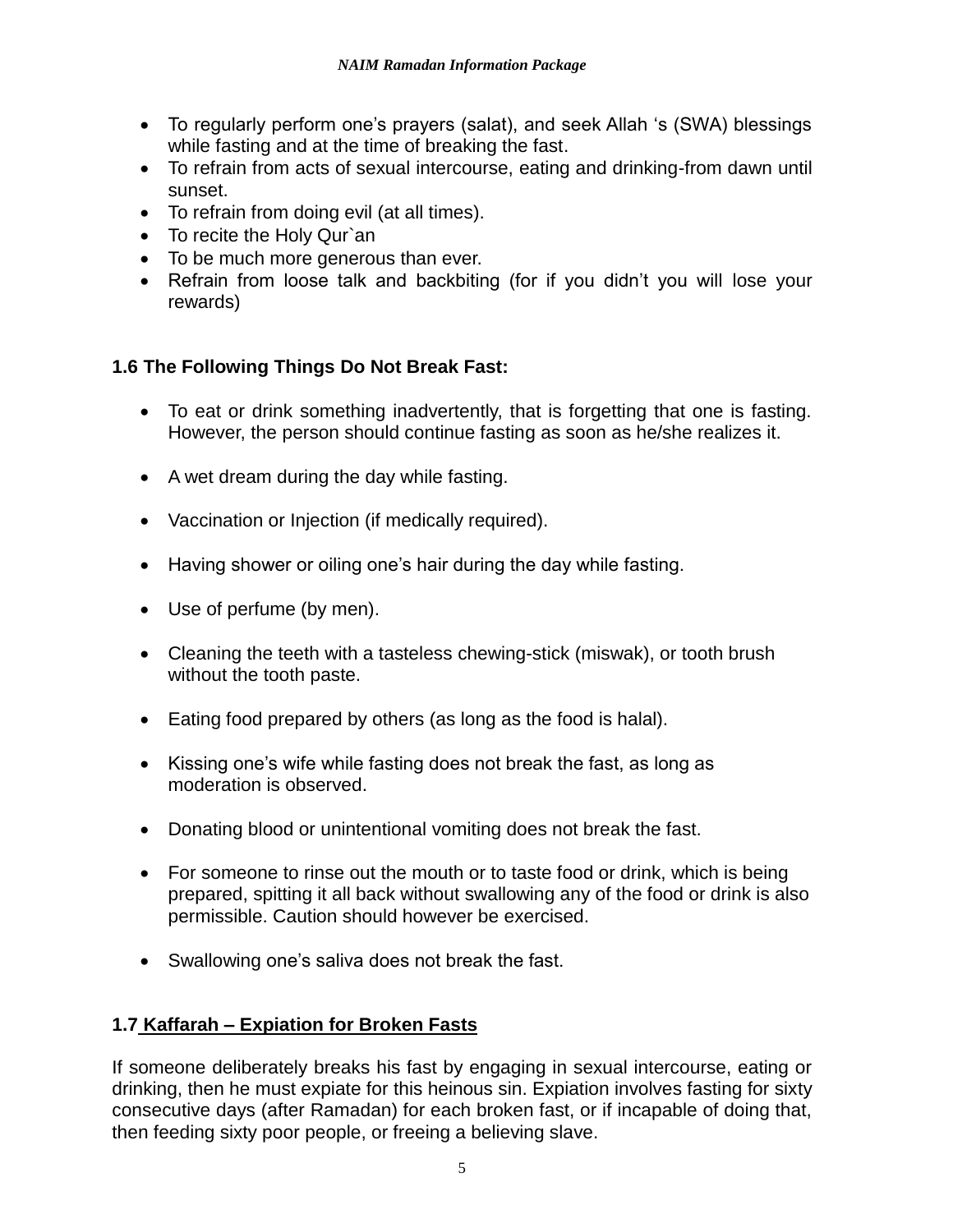If the fast is broken by mistake before sunset under the wrong impression that the sun has set, then one only needs to make up for just that one fast (after Ramadan).

## **1.8 People Who Are Exempt From Fasting:**

**The aged, sick people**, and travelers may postpone their fast until a future date. The aged persons and those who are perpetually ill are not required to observe fasting, but they must feed a poor or needy person in lieu of each day's fast missed.

**Menstruating women** are exempt from fasting while menstruating, but they must fast a like number of days when Ramadan is over.

**Pregnant women** and nursing mothers who fear that fasting would harm them or their babies are required to also make up for the number of days missed.

**Jihaad** if a person is about to participate in Jihad and fears that the fasting would weaken him. He may defer the fast.

## 2. RAMADAN ACTIVITIES

### **2.1 Tafsirul Qur`an Program:**

You are hereby invited to Tafsirul Qur`an (explanation and interpretation of the Holy Qur`an).

It will be conducted, In-sha Allah, by our Imam Nuru-Deen M. Ali, with contribution and support from Our Alfa Br. Bashir Agboola.

**Time:** -6:00pm

#### **2.2 Iftar (Breaking Of The Fast)**

There will be fruit and food at the mosque throughout Ramadan In-Sha Allah. Individual donations in any form to the Mosque would be very much appreciated. **The Merit of Given Something to Break his/her Fast With**

It is highly commendable to give something to a fasting person to break his/her fast, for it brings meritorious rewards to the giver in the same measure as to the Person fasting. It is reported on the authority of Said bin Khalid (May Allah be pleased with him) that the Prophet (SAW) said: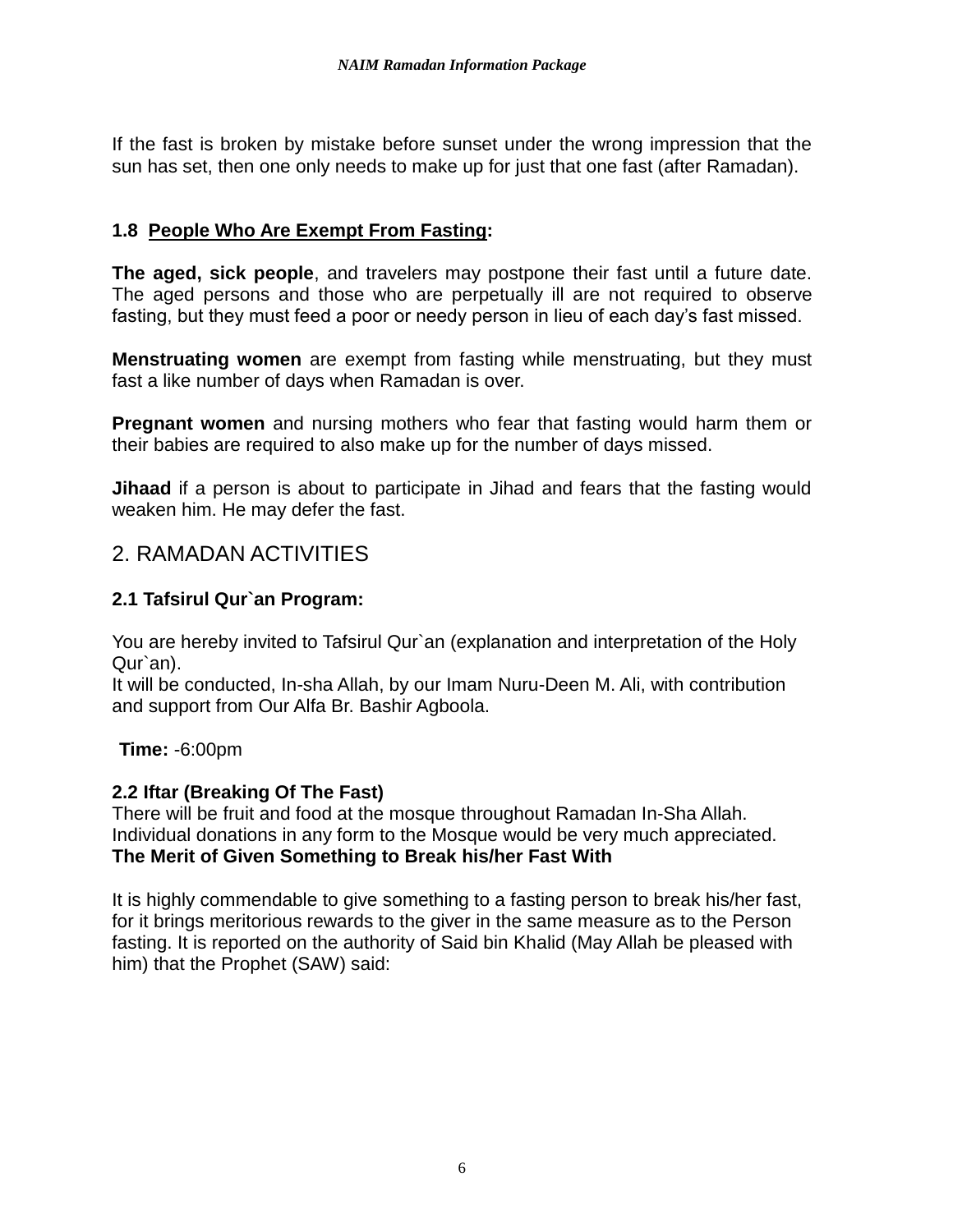*"Whoever helps a fasting person with something to break his/her fast with, even if it be a mixture of water and milk, or a single date, Allah Almighty will give him*  or her a pleasant drink from His pond (on the day of judgment when the sun will be brought closer to peoples' heads and there will not be shade except the shade of Allah) a drink after which he/she will never again experience thirst and will be satisfied even before entering Al-Jannah" (Narrated by Al-Bay'aqi). *May Allah (SWA) grant us nearness to Himself and may He bless our efforts.*

## **2.3 Daily Discussions:**

Whilst there will be Tafsirul Qur`an on weekends during this month, we would also hold Tilaawah (we will seat down in circle and read the Qur`an in turns) discussion sessions between Iftar and Ish`a on topics of interest on weekdays.

It is hoped that this will enable us to derive the maximum blessings from this auspicious month as a result of spending more time in the Mosque.

## **3. Tarawih (Ashamu)/ Tahajjud**

One of the characteristics of the month of Ramadan is to have a special prayer during the night, which is called the Tarawih prayer. Muslims have been directed by the prophet (saw) to offer this prayer during the nights of Ramadan, hoping for forgiveness from Allah and His mercies. Allah will forgive his/her sins.

The Prophet (SAW) said:

"*Whoever performs supererogatory (night)* prayer believing firmly in Allah, and hopeful of His mercy, will receive forgiveness of his/her past sins".

Nothing follows forgiveness except Allah's mercies and His favors.

Tarawih prayers would In-Sha Allah start immediately after Ish`a prayer. We hope to complete the reading of the whole Qur`an during this month.

3.1 **Tarawih Prayer:** It is a Salaat that is performed during the month of Ramadan after `Ishaa. It is emphasized Sunnah for men and women. Usually it is performed in Masjid in congregation but it can be done at home.

- **-** it is perfommed two Rakah at a time
- **-** Recitation is longer than usual.

**-** The authentic number of Rakah is 11 or 13 including Witr. However, one can add more Rakah.

**-** It is permissible to take a rest between every four Rakahs.

**-** It usually ends with Qunut Du`a(Special prayer in the last rakah) before or after the Rukuu` of the last Rakah.

Q-What if one misses Ishaa and then come to the Masjid and sees the congregation doing Tarawih (Ashamu)?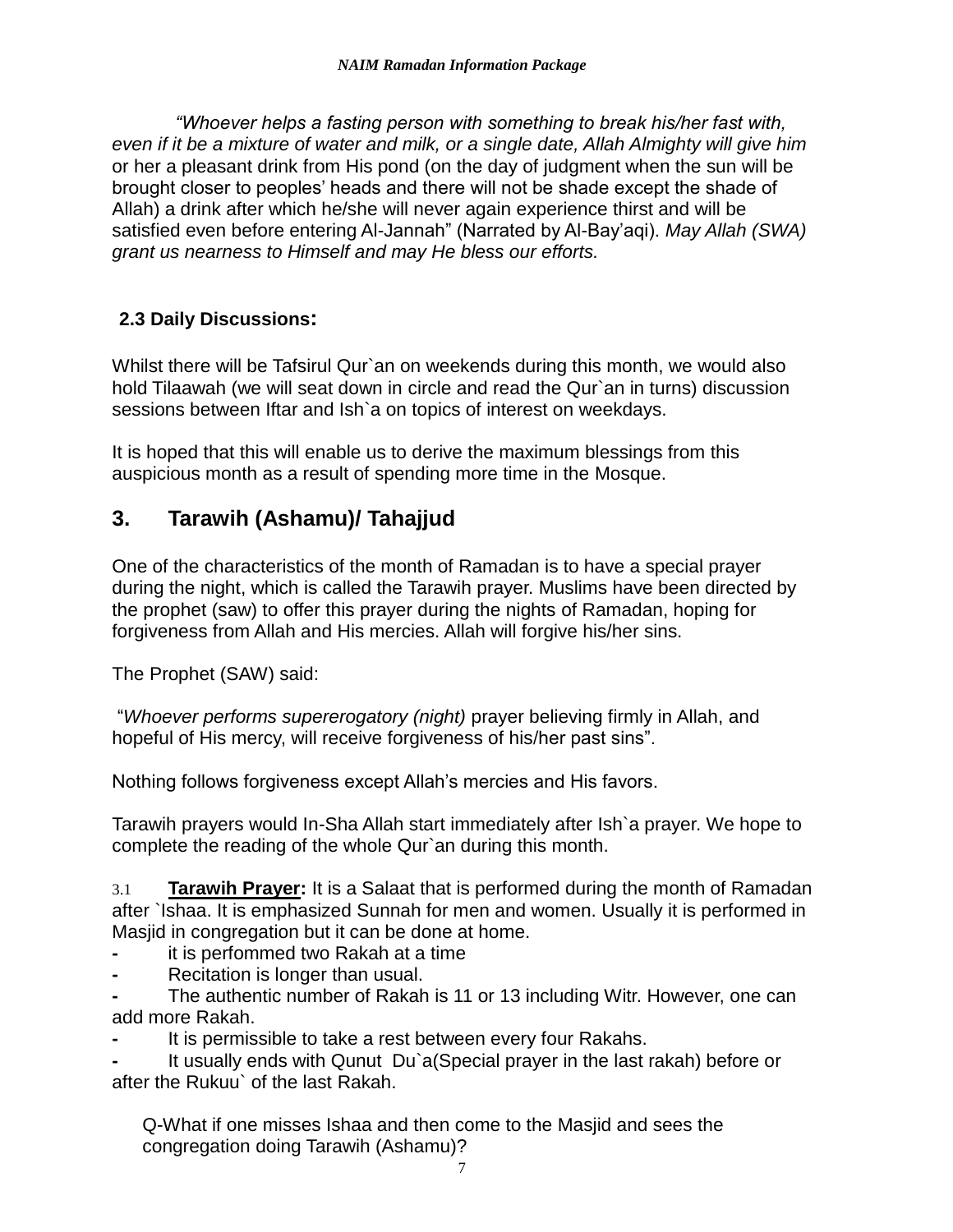A-One can join the Tarawih (Ashamu) with the intention of Ishaa, and when he has completed four Rakahs, he would end his Ishaa prayer and do other Rakahs with the intention of Tarawih (Ashamu). Evidence is available on request.

### **3.2 Qiyamul-Layl or Tahajjud**

It is highly meritorious to perform this Salat in the night (the last part of the night) of Ramadan, as in other months of the year.

It consist of 2 or 4 or 6 or 8 or 10 Raka`as, or even more (as each person possibly can). It is preferable to say Taslim (i.e As-Salam Alaykum) after every 2 Raka`as. On each Raka`a you recite Suratul Fatiha followed by any Surah or Surahs that you know and comfortable with.

May Allah accept all our acts of worship (Amin).

## **4. Laylatul Qadr (The Magnificent Night)**

The Magnificent Night, when the Holy Qur`an was revealed should be searched for during the odd nights of the last ten days of Ramadan.

These are the 21<sup>st</sup>, 23<sup>rd</sup>, 27<sup>th</sup>, and the 29<sup>th</sup> nights of Ramadan.

The prophet said that whoever worships with full faith and sincerity during Laylatul Qadr sins will be forgiven and would receive the mercy of Allah

(NAIM) will work towards observing Tahajjud in the last ten days Insha Allah. Therefore, we should bear in mind that Laylatul Qadr should be observed with *Nawafil* (prayers) not party.

Laylatul Qadr "*Enlightenment Gathering*" will be observed in this mosque after which Nawafil (additional prayer to ask for Allah's mercies and blessings) will follow congregational on :To be determined

## **5. Eidul -Fitr**

`Idul-Fitr (the Festival of Fast Breaking) is an occasion for joy and happiness to celebrate the end of Ramadan. The joy we feel on the day of `Id is the spiritual joy of fulfillment of Allah's command of discipline, piety and collective worship. The `id day begins with Salat and is spent in alms-giving, visiting friends and relatives and exchanging greetings and gifts. The spirit of `Id is one of peace and forgiveness, for by the end of Ramadan one should have forgiven all grudges and ill feelings towards one's fellow beings.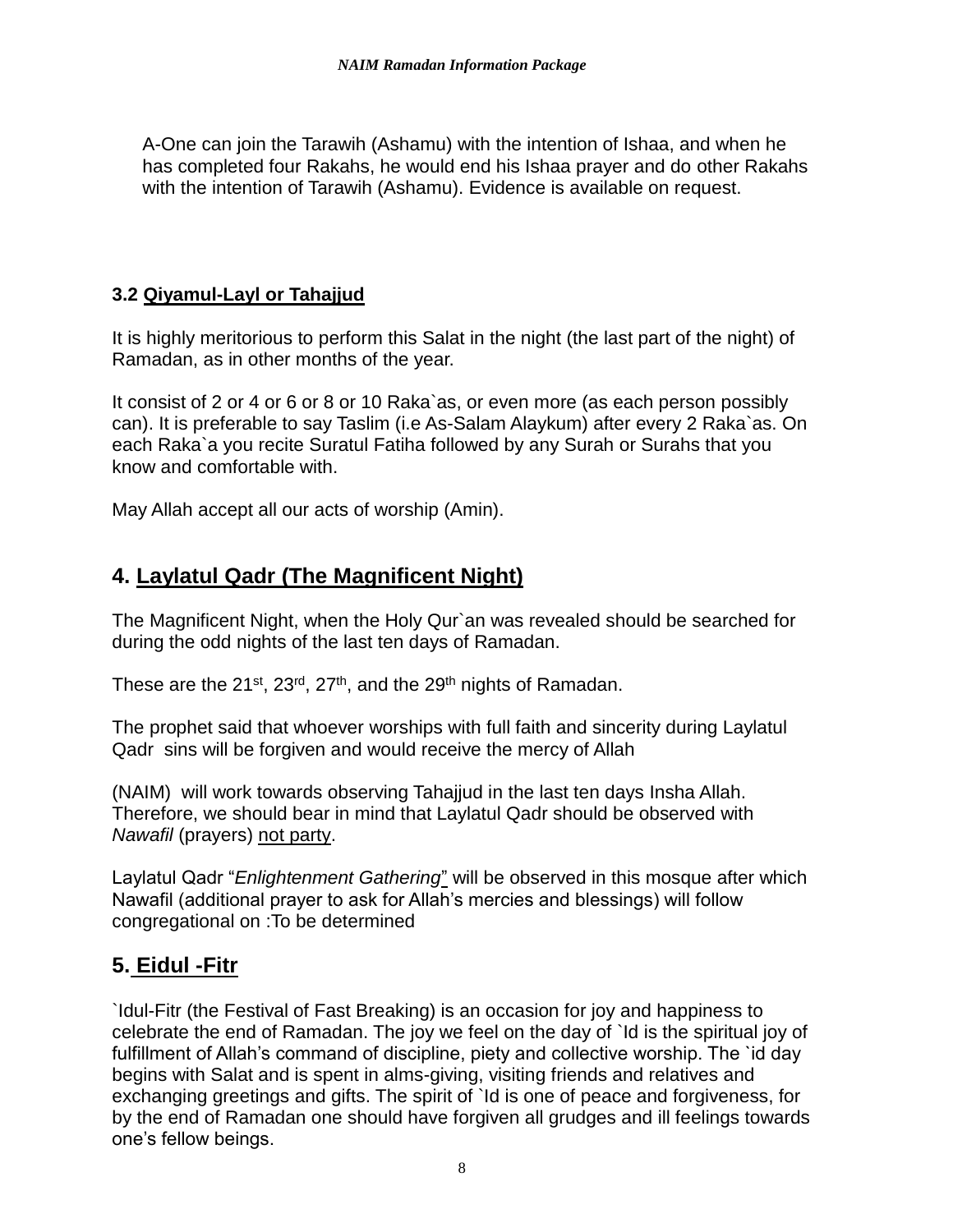-It is done without Iqaamah.

-It consists of two Rakahs

-the first Rakah, the Imam announces Takbiratul Ihram (Initial Allahu Akbar)+6 more=7 (raising the two hands in each of them).

-After 7 Takbirah (Allahu Akbar) he recites Suratul- Fatiha and any other Surah.

-He continues like any regular Salah.

-In the second Rakah, he makes 5 Takbirs in addition to the Takbirah of standing up=6. he raises the two hands in each of them).

-Then he recite Suratul- Fatiha and any other Surah

-He countinue like a regular Salaat until end.

-It is very much recommended to attend Eid, even for menstruating female.

-If one arrives at the Mosque after the Ruku of the  $2<sup>nd</sup>$  Rakah, one should complete it as Salatul Eid (do two Rakah only).

-If the Imam forgets one of the Takbir (Allahu Akbar), Salaat is correct because the first one in each Rakah is compulsory.

# **5.1 Day of Eid**

As regards the exact date, this will be announced at the Mosque, depending on the sighting of the Shawwal moon, at Ish`a prayer on the eve of `Id. You can also call the mosque for information: 973-622-6246 or visit the NAIM website: **http\\www.naimnj.org**

## **6. ZAKATUL–FITR**

Ibn Abbas narrated that the Messenger of Allah (SAW) made the Zakatul-Fitr compulsory on every Muslim so that it purifies the fasting person of the sin of foul talk during Ramadan, and provides food for the needy.

#### *IF YOU ARE REJOICING, HOW ABOUT THOSE WHO DO NOT HAVE ANYTHING TO EAT OR DRINK?*

Brothers and Sisters, this is your chance to feed the hungry and the needy Muslims! Please help them generously so that they do not need to beg from others. They deserve your Zakatul-Fitr.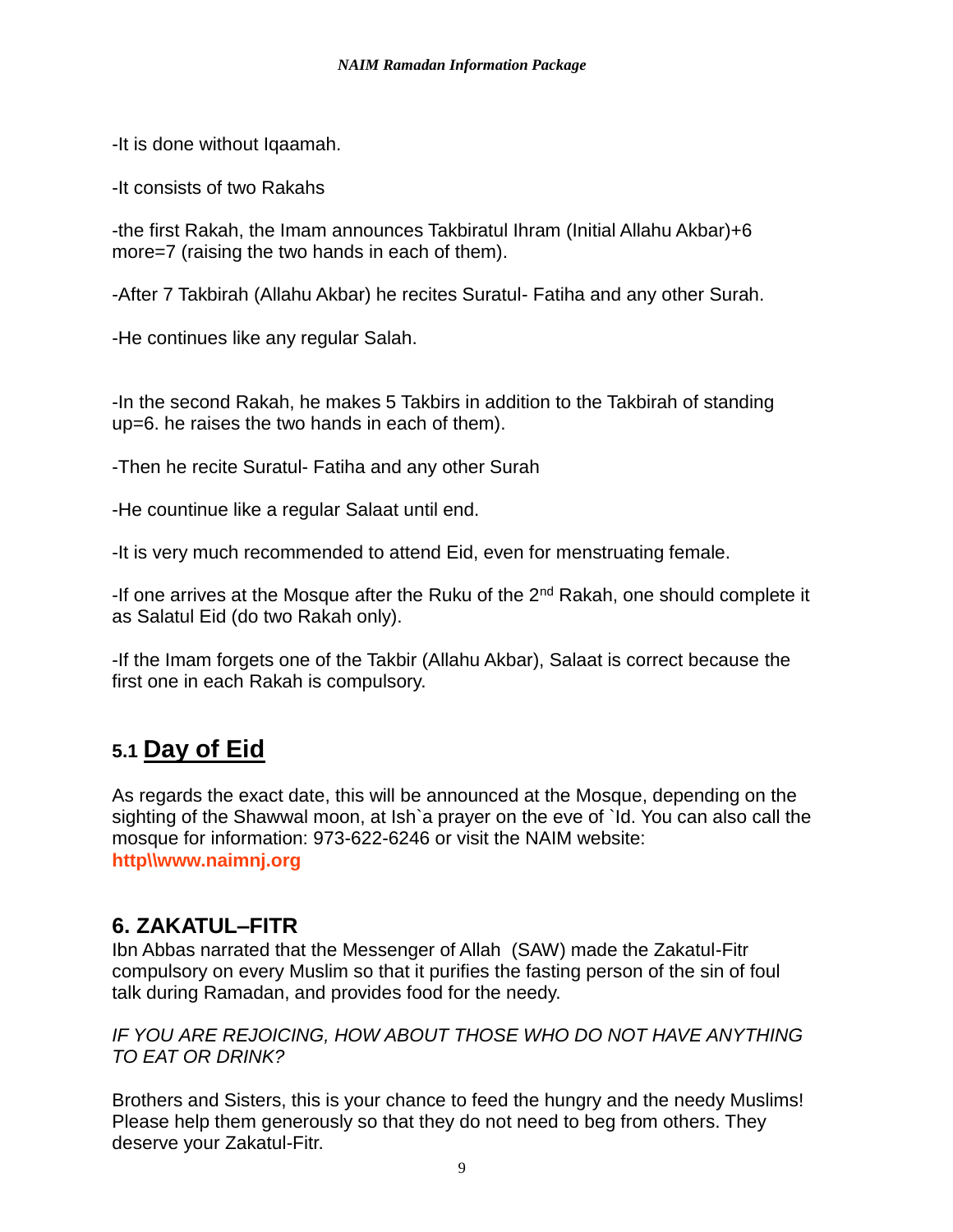#### **This mosque will collect your Zakatul-Fitr and make sure that it gets to the right people.**

Zakatul-Fitr is paid per each person in the family. If paid before the 'Id prayer it is regarded as Zakatul Fitr, but if paid after, will only be regarded as sadaqah (charity). Therefore, the mosque will start collecting your zakat 3 days before the `Id so that those needy would have received it before the `Id prayer. The head of the family is responsible for paying for each of his dependents.

Although, the most common food in the community is what is required, some contemporary scholars like Sheikh Yusuf Qardawi have said that it can be in the form of money as people do not eat the same food and that it should be that which the receiver will appreciate. Masjid Mubarak suggests \$8 per person.

## **I'TIKAF**

MEANING: **To dwell or seclude oneself in a masjid (mosque) with the intention of complete devotion to Allah Subhanahu wa ta'aala. The objective must be to get closer to Allah thereby seeking His pleasure.**

**The scholars say I'tikaf is a recommended act of worship, during the last ten days of Ramadhan.**

## **Reference from the Quran and Sunnah respectively:**

"... And have no contact (sexual relations) with them (your wives) while in the state ofI'tikaf. Q2.187

The prophet used to make I'tikaf in the last 10 days of Ramadhan until he died, then his wives also performed I'tikaf after him''. (Al-Bukhaaree and Muslim).

## **Please note that a woman cannot make I'tikaf without the permission of her husband.**

**MANNERS OF I'TIKAF**: **We should prepare ourselves for the day of solitude in the grave when we will have no company of delight except that of Allah. The one performing I'tikaf(Mu'atakif) should spend his time reading and pondering over the meanings of the Qu'ran. He should turn his heart to Allah by striving to spend his time in the mosque performing acts of pure worship such as prayer, making Dhikr, seeking Islamic knowledge in areas of tafseer and the hadith etc.**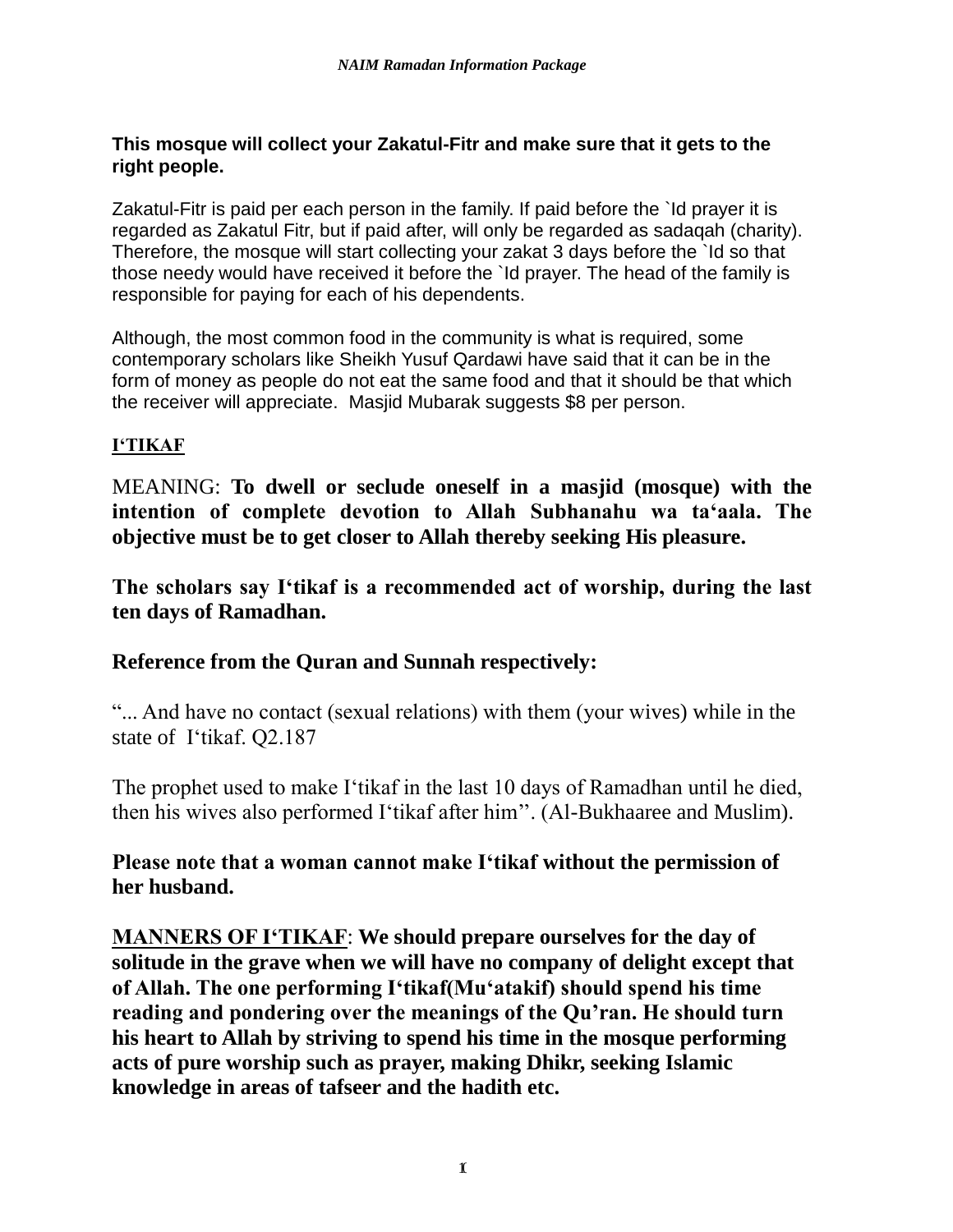**The Mu'atakif must avoid; quarreling, chatting, gossip and unnecessary talk, involving oneself in excessive food, and wordly distractions. All these reduce and spoil the reward and value of this good conduct and are indeed contrary to the Prophetic I 'tikaf.**

DURATION AND TIME OF I 'TIKAF: It is deduced from the sunnah that one should stay a minimum of one day and night in I tikaf**. It is in accordance with the sunnah of the prophet that one should enter into I tikaf in the morning, immediately after Fajr prayer. The intention in one's heart is therefore necessary.**

**Aishah(R) reported:** 'when Allah's Messenger salla Allahu alaihi wassalam intended I'tikaf he would pray Fajr then enter into his I tikaf place''.(Al-Bukharee and Muslim).

**It is also recommended to end it in the morning after Eid prayers. Imam Maalik is reported to have said in the meaning**:'I noticed that the righteous people after having observed I'tikaf, they would not go back to their families until they have witnessed the Eid prayers**.**

**Despite the above some people of knowledge have given permission to the people performing I'tikaf to leave for their houses after Maghrib prayers on the final day of Ramadhan to enable them prepare for Eid.**

PERMISSIBLE ACTIONS AND DISAPPROVED ACTS**: The person in I'tikaf may attend to his bathroom needs and is allowed to go out to bring his food and drink.**

**On the other hand it is stated that the scholars agree that any Mu 'atakif who departs from the mosque without a need, necessity or obligatory act of righteousness, then his I'tikaf is invalidated. Lastly, it is stated that Ibn Abbas radiyallahu anhu said** 'If a Mu'atakif performs intercourse, he invalidates his I'tikaf, and would have to start over''**.**

May Almighty Allah make it easy for all of us to attain his pleasure both in this world and the hereafter Amin.

## **Forbidden times of Prayer**

Uqbah bin Amir said, There were three times at which Allah's Messenger (pbuh) used to forbid us to pray or bury our dead: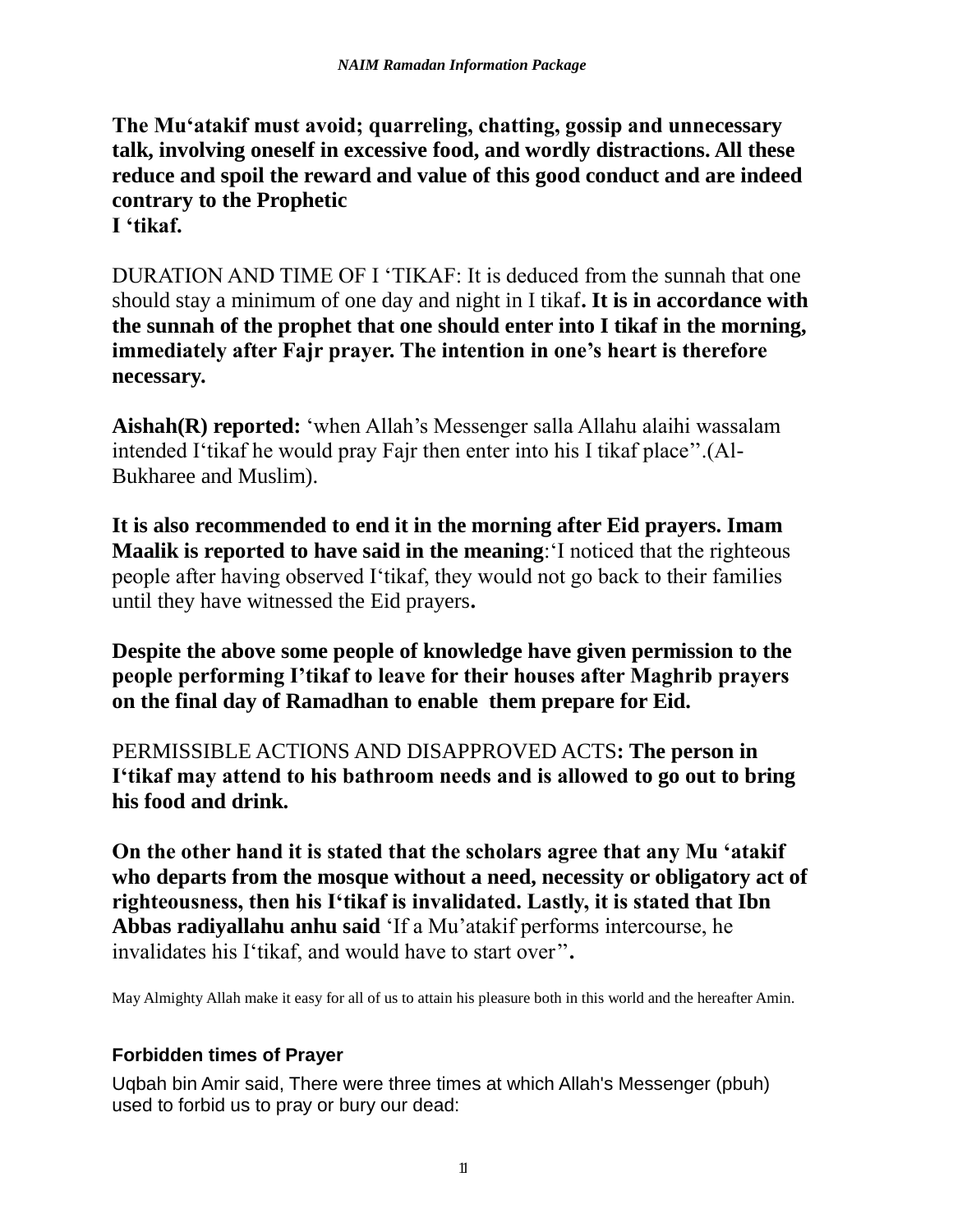(i) When the sun began to rise until it was fully up.

(ii) When the sun was at its height at midday till it passed the meridian.

(iii) When the sun drew near to setting till it had set. (Muslim)

## **Forbidden Times for Nafl Prayer**

(i) Abu Saeed AlKhudree reported Allah's Messenger (pbuh) as saying, No Salat is to be said after the Fajr prayer until the sun rises, or after the Asr Prayer until the sun sets. (Bukhair and Muslim)

Only Nafl prayer is forbidden at these times but a missed Fard prayer can be offered. Most of the Ulama of the Muslim Ummah allowed the offering of missed Fard prayer after Fajr and Asr because of the following Hadith:

Prophet Muhammad (pbuh) said, Who has forgotten the prayer he should pray it whenever he remembers it. (Bukhari and Muslim)

(ii) A Nafl prayer cannot be offered once the Iqamat for Fard prayer has been said. Abu Hurairah narrated that Allah's Messenger (pbuh) said, When the Iqamat has been said, then, there is no Salat valid (Nafl or Sunnat ) except the Fard prayer for which the Iqamat was said. (Ahmad and Muslim)

It is seen in practice that many people continue with the Sunnat prayer even though the Iqamat has been said for the Fard prayer especially in the Fajr prayer. The feel that the 2 Raakat Sunnat of Fajr can only be offered before the Fard. This practice is against congregation philosophy, discipline of Jamaat, and a clear violation of Hadith. They should offer 2 Rakaat Sunnat of Fajr immediately after the Fard or after sunrise.

## **Men**

(i) The dress for men should be such that it covers from the navel to the knees at least.

(ii) The shoulders should not be left uncovered.

(iii) Salat can be prayed in one garment if it covers the body from the navel to the knees as well as the shoulders.

(Bukhari and Muslim.)

If, however, the garment is not long enough to cover the shoulders then parts of the body between the navel and the knees should at least be covered.

## **Women**

The dress of the woman should be such that it covers her whole body from head to foot leaving only the face and the hands uncovered. A Salat offered in transparent clothing is not valid. Also, tight-fitting clothing which shows the shape of the body should be avoided.

## **TYPES OF SALAT**

a) Fard or obligatory Salat:

Every believer is ordered by Allah to offer five obligatory prayers in a day. Failure to observe any one of the five obligatory prayers is a serious and punishable sin.

## b) Nafl prayer

This is a voluntary prayer which the Prophet (pbuh) observed before or after Fard at